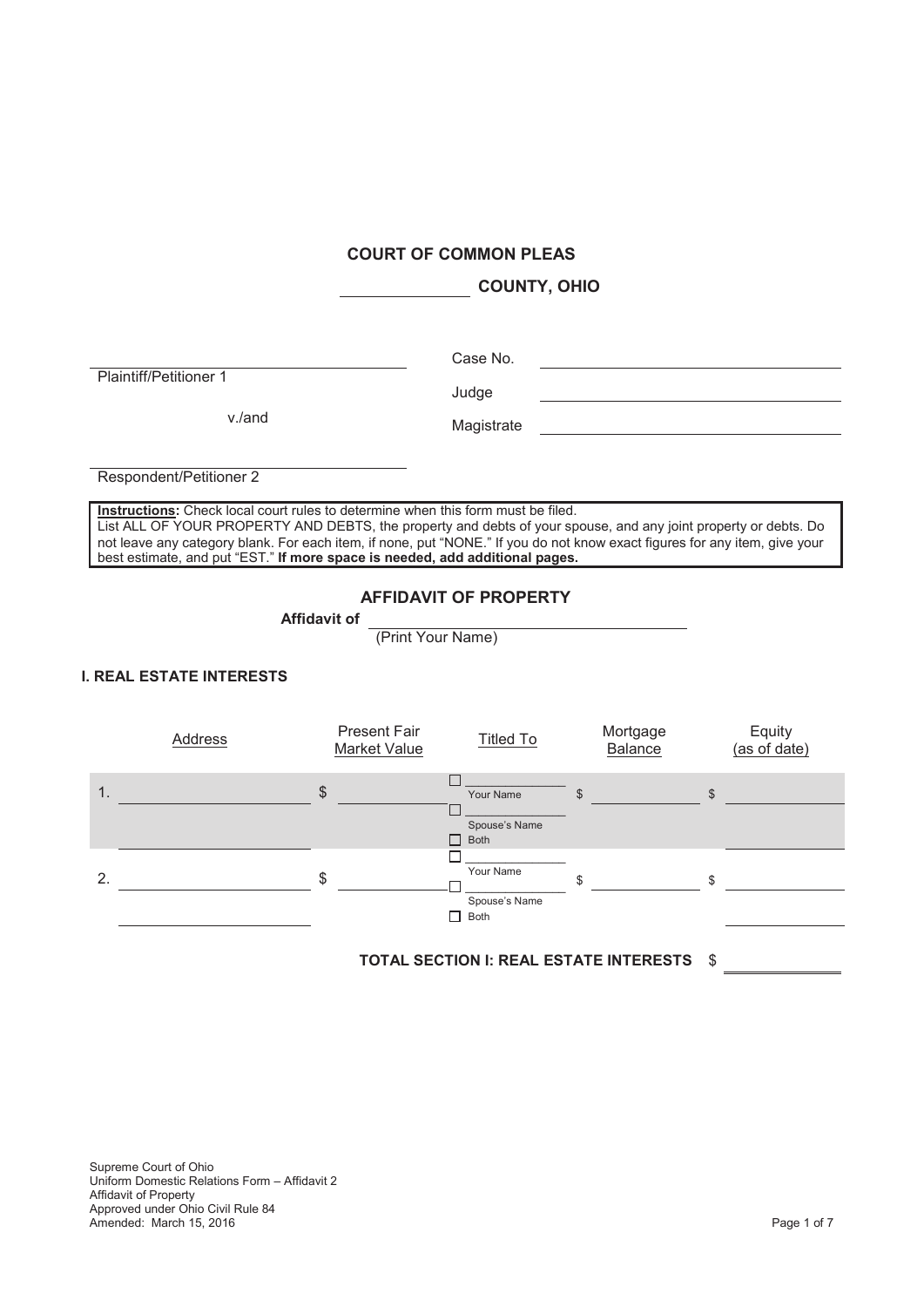# **II. OTHER ASSETS**

|    | Category<br>A. Vehicles and Other<br><b>Certificate of Title</b><br><b>Property</b> | Description<br>(List who has possession)<br>(Include model and year of automobiles,<br>trucks, motorcycles, boats, motors,<br>motor homes, etc.) |                                    | <b>Titled To</b>                          | Value/Date of Value |
|----|-------------------------------------------------------------------------------------|--------------------------------------------------------------------------------------------------------------------------------------------------|------------------------------------|-------------------------------------------|---------------------|
|    |                                                                                     |                                                                                                                                                  | $\mathbf{I}$<br>П                  | Your Name<br>Spouse's Name                | \$                  |
| 1. |                                                                                     |                                                                                                                                                  | Г<br>П                             | $\Box$ Both<br>Your Name<br>Spouse's Name | \$                  |
| 2. |                                                                                     |                                                                                                                                                  | П<br>П                             | $\Box$ Both<br>Your Name                  | \$                  |
| 3. |                                                                                     |                                                                                                                                                  |                                    | Spouse's Name<br>$\Box$ Both<br>Your Name | \$                  |
| 4. |                                                                                     |                                                                                                                                                  | $\mathsf{L}$<br>$\mathsf{L}$<br>L. | Spouse's Name<br>Both                     |                     |
| 5. |                                                                                     |                                                                                                                                                  |                                    | Your Name<br>Spouse's Name<br>$\Box$ Both | \$                  |
| 6. |                                                                                     |                                                                                                                                                  | $\mathsf{L}$                       | Your Name<br>Spouse's Name<br>$\Box$ Both | \$                  |
|    | <b>B. Financial Accounts</b>                                                        | (Include checking, savings, CDs, POD<br>accounts, money market accounts,<br>$etc.$ )                                                             |                                    |                                           |                     |
|    |                                                                                     |                                                                                                                                                  | $\mathbf{I}$<br>$\Box$             | Your Name<br>Spouse's Name                | \$                  |
| 1. |                                                                                     |                                                                                                                                                  | □<br>$\Box$                        | $\Box$ Both<br>Your Name                  | \$                  |
| 2. |                                                                                     |                                                                                                                                                  | $\Box$                             | Spouse's Name<br>$\Box$ Both<br>Your Name | \$                  |
| 3. |                                                                                     |                                                                                                                                                  | $\Box$                             | Spouse's Name<br>$\Box$ Both              |                     |
| 4. |                                                                                     |                                                                                                                                                  | П<br>$\Box$                        | Your Name<br>Spouse's Name<br>$\Box$ Both | \$                  |

Supreme Court of Ohio Uniform Domestic Relations Form – Affidavit 2 Affidavit of Property Approved under Ohio Civil Rule 84 Amended: March 15, 2016 Page 2 of 7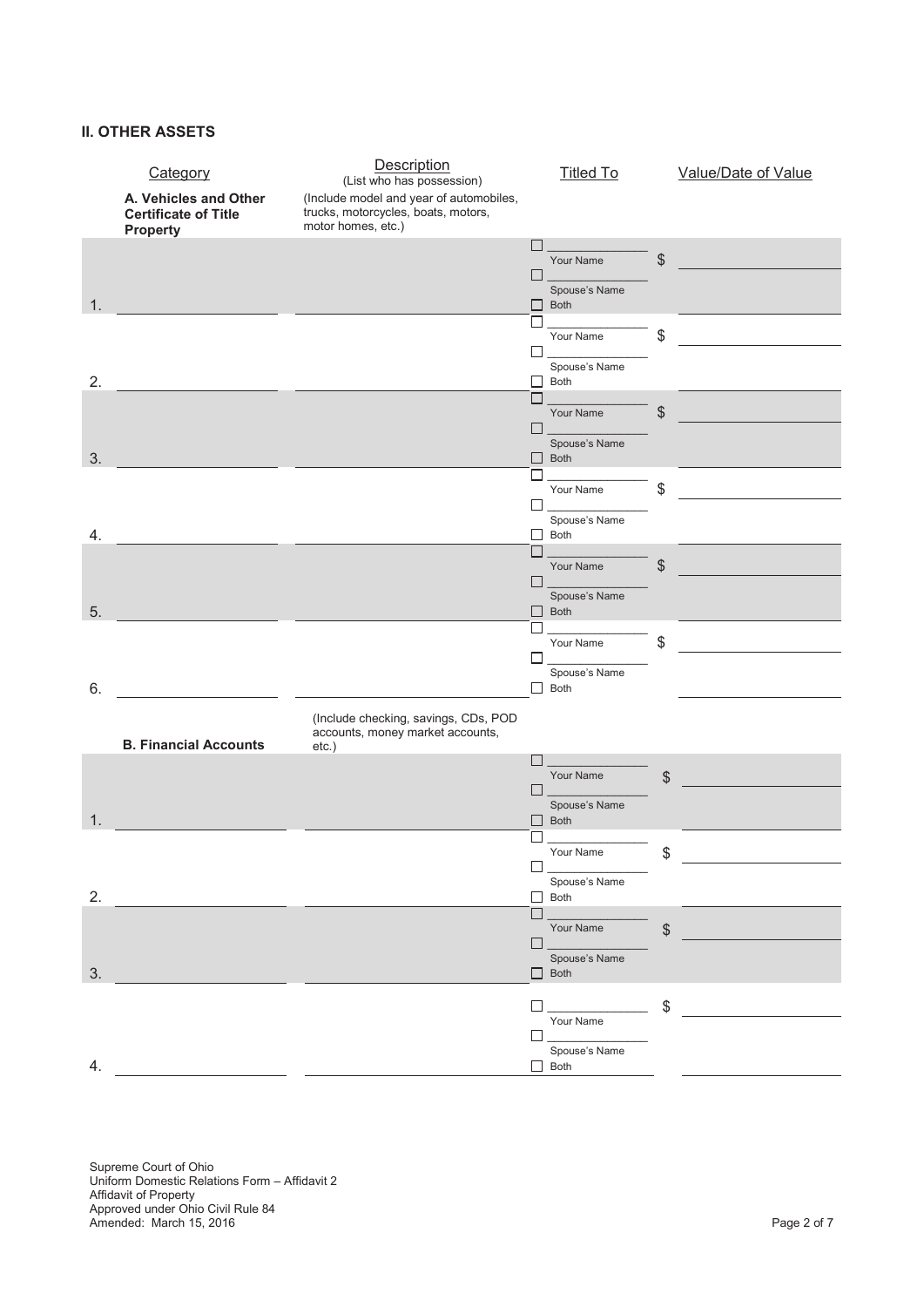

Supreme Court of Ohio Uniform Domestic Relations Form – Affidavit 2 Affidavit of Property Approved under Ohio Civil Rule 84 Amended: March 15, 2016 **Page 3 of 7** and 2016 **Page 3 of 7** and 2017 **Page 3 of 7** and 2018 **Page 3 of 7** and 2018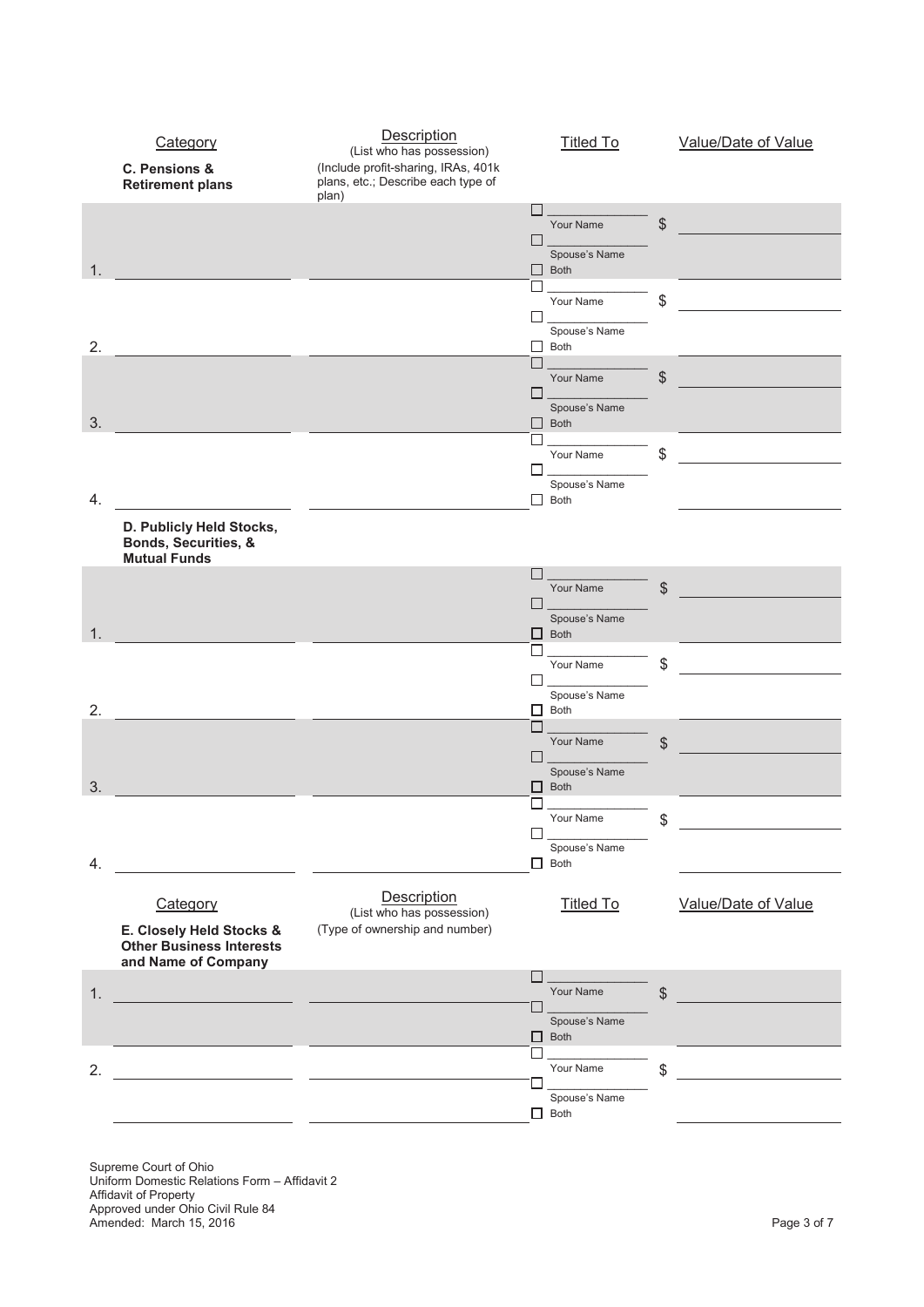

Supreme Court of Ohio Uniform Domestic Relations Form – Affidavit 2 Affidavit of Property Approved under Ohio Civil Rule 84 Amended: March 15, 2016 **Page 4 of 7** and 2016 **Page 4 of 7** and 2017 **Page 4 of 7** and 2018 **Page 4 of 7**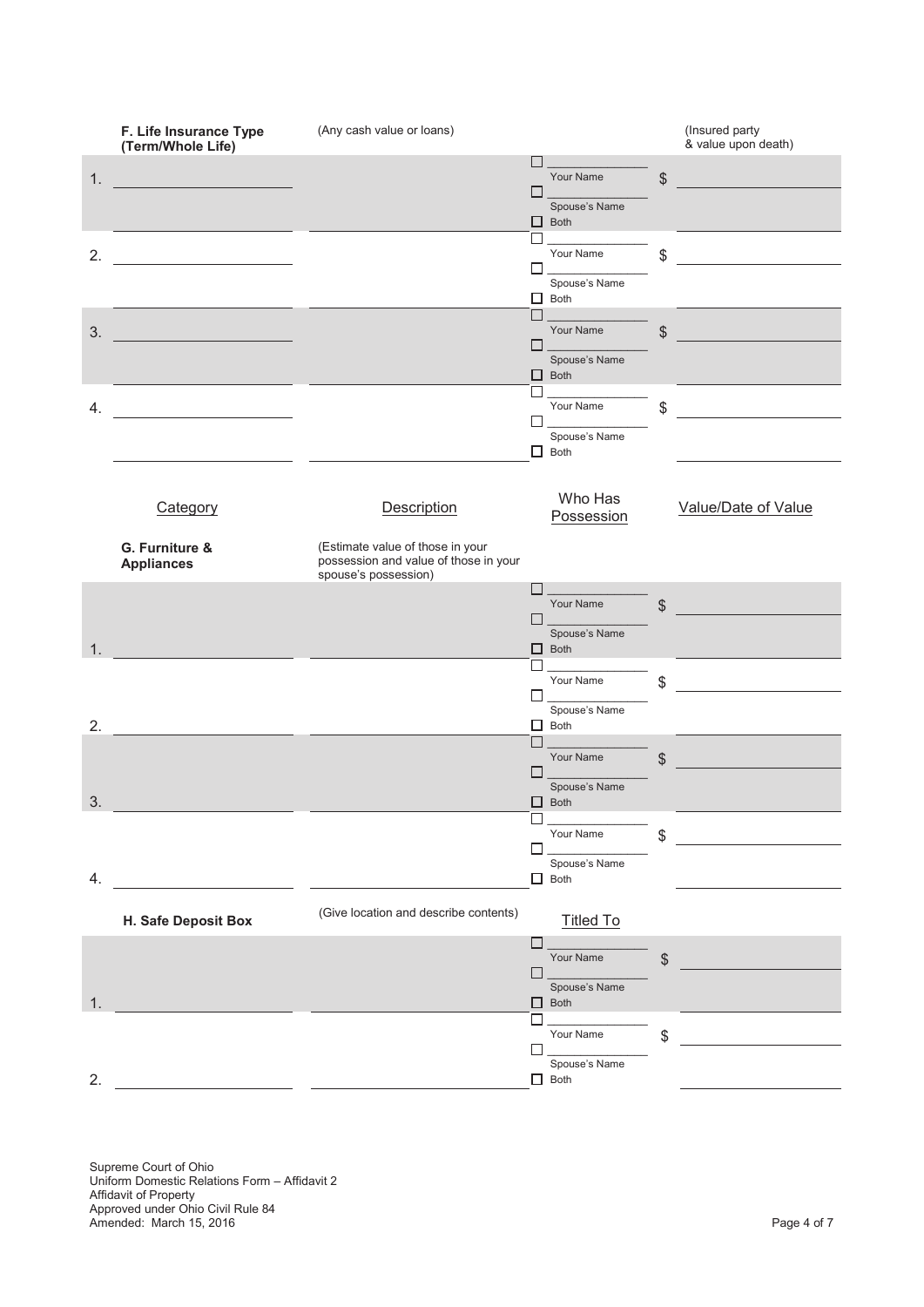

# **TOTAL SECTION II: OTHER ASSETS** \$

#### **III. SEPARATE PROPERTY CLAIMS: Pre-marital assets, gifts to one spouse only, inheritances**

If you are making any claims in any of the categories below, explain the nature and amount of your claim. **This includes, but is not limited to, inheritances, property owned before marriage, and any pre-marital agreements.**

| Category<br>(Pre-marital Gift, Inheritance,<br>etc., acquired after separation) | Description                                 | Why do you claim this<br>as a separate property? | <b>Present Fair</b><br><b>Market Value</b> |
|---------------------------------------------------------------------------------|---------------------------------------------|--------------------------------------------------|--------------------------------------------|
|                                                                                 |                                             |                                                  | \$                                         |
| 2.                                                                              |                                             |                                                  | \$                                         |
| 3.                                                                              |                                             |                                                  | \$                                         |
| 4.                                                                              |                                             |                                                  | \$                                         |
| 5.                                                                              |                                             |                                                  | \$                                         |
|                                                                                 | TOTAL SECTION III: SEPARATE PROPERTY CLAIMS |                                                  | \$                                         |

Supreme Court of Ohio Uniform Domestic Relations Form – Affidavit 2 Affidavit of Property Approved under Ohio Civil Rule 84 Amended: March 15, 2016 **Page 5 of 7** and 2016 **Page 5 of 7** and 2018 **Page 5 of 7** and 2018 **Page 5 of 7** and 2019 **Page 5 of 7** and 2019 **Page 5 of 7** and 2019 **Page 5 of 7** and 2019 **Page 4** and 2019 **Page 4** and 2019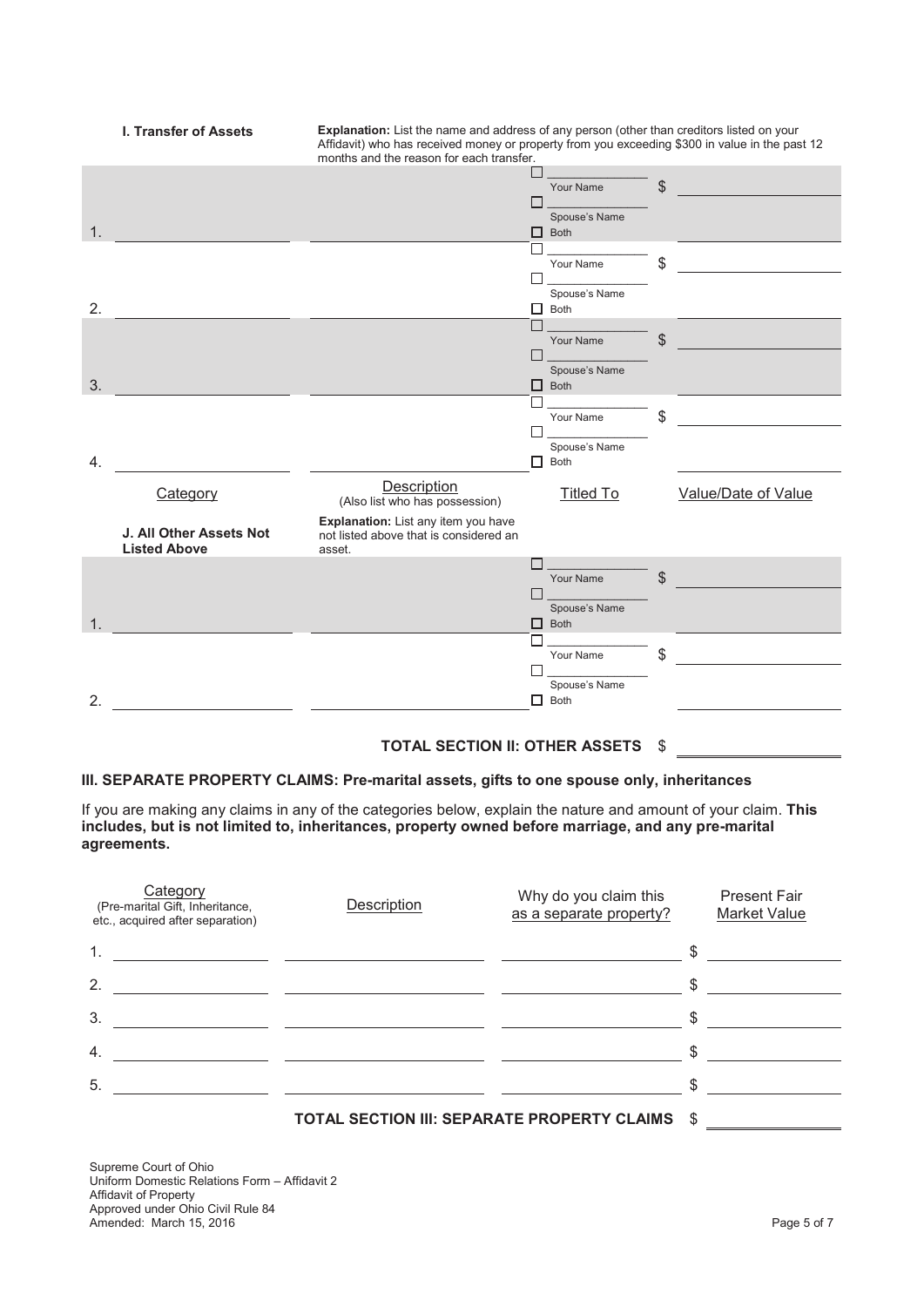### **IV. DEBT**

List ALL OF YOUR DEBTS, the debts of your spouse, and any joint debts. Do not leave any category blank. For each item, if none, put "NONE." If you don't know exact figures for any item, give your best estimate, and put "EST." **If more space is needed to explain, please attach an additional page with the explanation and identify which question you are answering.**

| <b>Type</b><br>A. Secured Debt<br>(Mortgages, Car, | Name of<br>Creditor/Purpose<br>of Debt | Account<br><b>Name</b> | Name(s) on<br>Account         | <b>Total Debt</b><br>Due | Monthly<br>Payment |
|----------------------------------------------------|----------------------------------------|------------------------|-------------------------------|--------------------------|--------------------|
| etc.)                                              |                                        |                        |                               |                          |                    |
|                                                    |                                        |                        | Your Name                     |                          |                    |
|                                                    |                                        |                        | $\Box$                        |                          |                    |
|                                                    |                                        |                        | Spouse's Name                 |                          |                    |
| 1.                                                 |                                        |                        | $\Box$ Joint                  | \$                       | $\mathcal{S}$      |
|                                                    |                                        |                        |                               |                          |                    |
|                                                    |                                        |                        | Your Name                     |                          |                    |
|                                                    |                                        |                        |                               |                          |                    |
| 2.                                                 |                                        |                        | Spouse's Name<br>□<br>Joint   | \$                       | \$                 |
|                                                    |                                        |                        | г                             |                          |                    |
|                                                    |                                        |                        | Your Name                     |                          |                    |
|                                                    |                                        |                        | П                             |                          |                    |
|                                                    |                                        |                        | Spouse's Name                 |                          |                    |
| 3.                                                 |                                        |                        | 0<br>Joint                    | \$                       | $\frac{1}{2}$      |
|                                                    |                                        |                        | Your Name                     |                          |                    |
|                                                    |                                        |                        |                               |                          |                    |
|                                                    |                                        |                        | Spouse's Name                 |                          |                    |
| 4.                                                 |                                        |                        | 0.<br>Joint                   | \$                       | $\mathbb{S}$       |
|                                                    |                                        |                        | Г                             |                          |                    |
|                                                    |                                        |                        | Your Name                     |                          |                    |
|                                                    |                                        |                        |                               |                          |                    |
| 5.                                                 |                                        |                        | Spouse's Name<br>$\Box$ Joint | \$                       | \$                 |

|                | <b>B.</b> Unsecured<br>Debt, including<br>credit cards |   |               |    |               |  |
|----------------|--------------------------------------------------------|---|---------------|----|---------------|--|
|                |                                                        |   | Your Name     |    |               |  |
|                |                                                        |   |               |    |               |  |
|                |                                                        |   | Spouse's Name |    |               |  |
| $\mathbf{1}$ . |                                                        | □ | Joint         | \$ | $\mathcal{S}$ |  |
|                |                                                        |   |               |    |               |  |
|                |                                                        |   | Your Name     |    |               |  |
|                |                                                        |   |               |    |               |  |
|                |                                                        |   | Spouse's Name |    |               |  |
| 2.             |                                                        | ⊓ | Joint         | \$ | \$            |  |
|                |                                                        |   |               |    |               |  |
|                |                                                        |   | Your Name     |    |               |  |
|                |                                                        |   |               |    |               |  |
|                |                                                        |   | Spouse's Name |    |               |  |
| 3.             |                                                        | П | Joint         | S  | S             |  |

Supreme Court of Ohio Uniform Domestic Relations Form – Affidavit 2 Affidavit of Property Approved under Ohio Civil Rule 84 Amended: March 15, 2016 **Page 6 of 7** and 2016 **Page 6 of 7** and 2018 **Page 6 of 7** and 2018 **Page 6 of 7** and 2019 **Page 6 of 7** and 2019 **Page 6 of 7** and 2019 **Page 6 of 7** and 2019 **Page 6 of 7** and 2019 **Page 6 of 7**